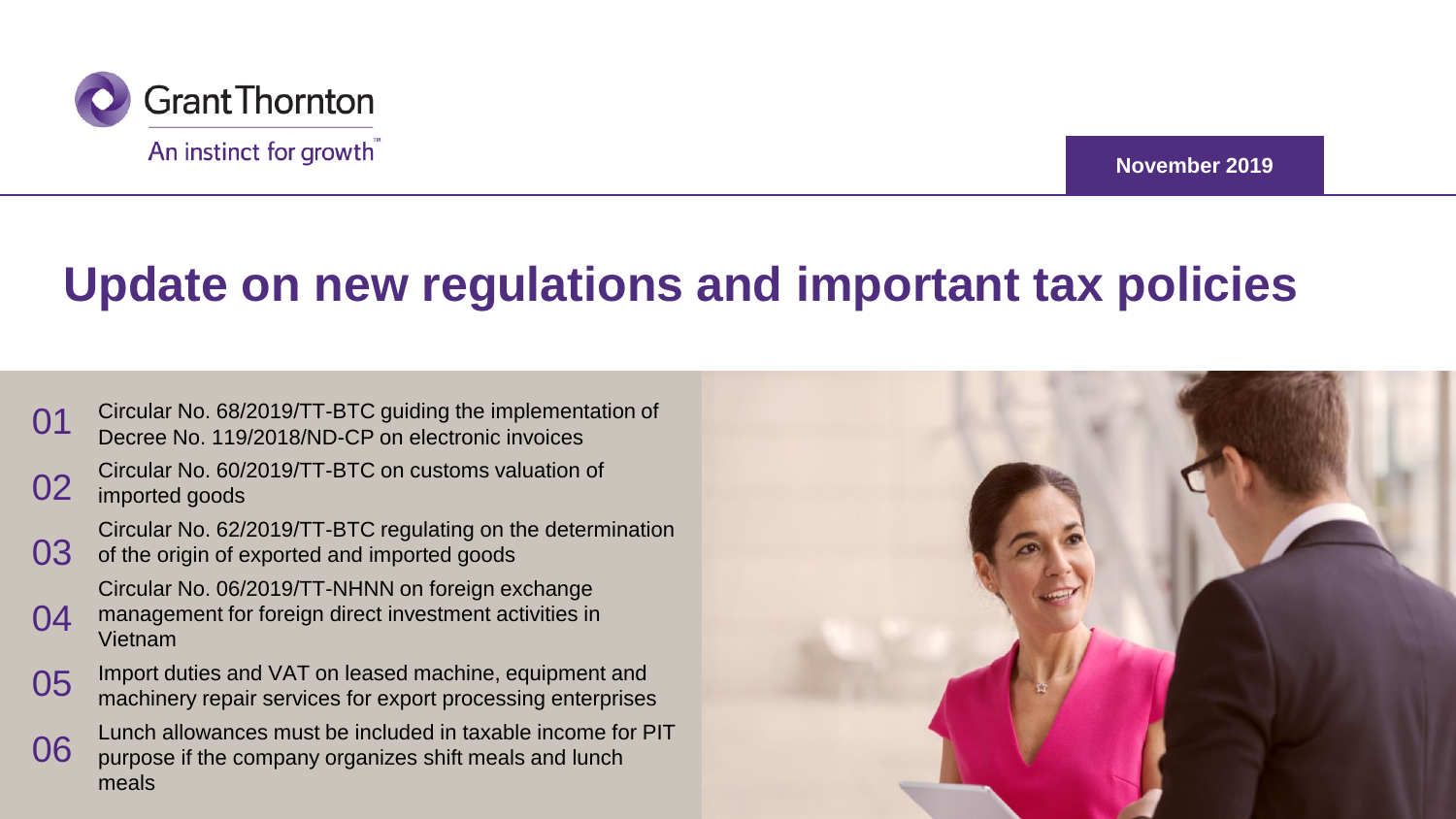## **1. Circular No. 68/2019/TT-BTC guiding the implementation of Decree No. 119/2018/ND-CP on electronic invoices**

On 30 September 2019, the Government officially issued Circular No. 68/2019/TT-BTC ("Circular No. 68") guiding the implementation of some articles of Decree No. 119/2018/ND-CP on electronic invoices. This circular will officially take effect from 14 November 2019. Some notable new points in this circular are as follows:



– About application period and content of electronic invoices:

- From 1 November 2020, businesses, economic entities, other organizations, households and individuals doing business must register to apply electronic invoices according to the instructions in this Circular;
- The issuance date of electronic invoices is determined based on the date of seller's electronic signature which is displayed in the format of day, month, year and in accordance with the instructions on the time of making invoice (Item e, Clause 1, Article 3)
- Names of goods and services: The names of goods and services must be shown in Vietnamese. In case of selling goods are in various categories, the goods names shall show details of each category (for example: Samsung phone, Nokia phone, etc.) (Point d.1, Clause 1, Article 3)
- Some fundamental changes in the samples, invoice symbols, the detailed characteristics, specifications of the typical goods as prescribed by law.

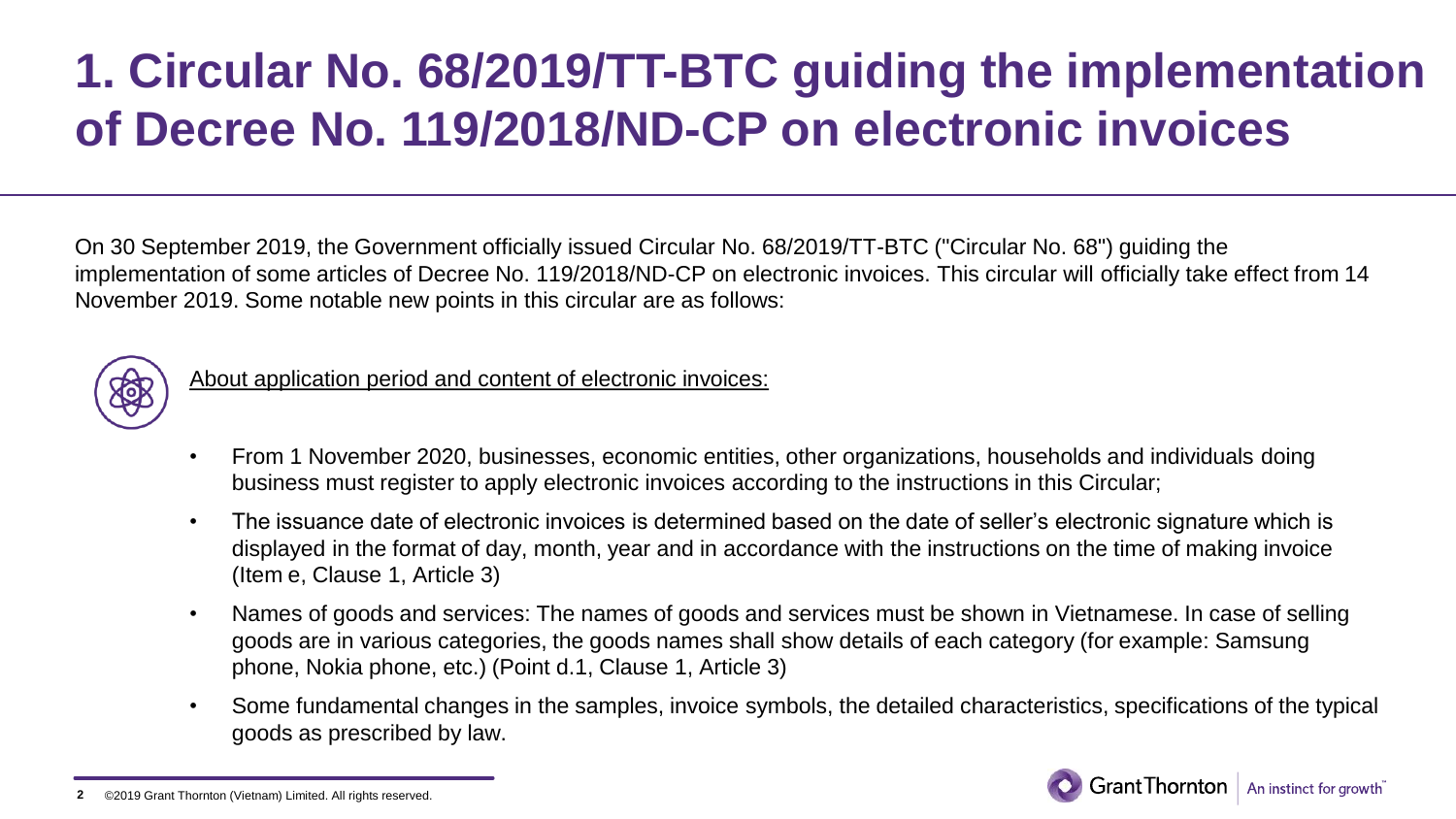

### Issuance date of electronic invoices:

- The issuance time of e-invoices is no more than 5 days from the date that the air transport service receipt issued on the website and e-commerce system (Point d, Clause 2, Article 4);
- For real estate business, infrastructure construction, construction of houses for sale, purchase but not yet transfer of ownership or right to use: The time of making electronic invoices is the date of collecting cash or according to payment agreement in the contract. In case of ownership or right to use transfer: The time of issue e-invoices is in according to Decree No. 119 (Point c, Clause 2, Article 4);



- Enterprises whose equity is below VND15 billion and having one of below signs is required to use electronic invoice with tax authority code: do not have the ownership of factory, warehouse, stores; have suspicious bank transactions; earns more than 50% revenues from another enterprise whose owner is parent, spouse, sibling, or having cross ownership; fails to submit the tax declaration dossier on time; changes the address of its business location 2 times or more in 1 year (Point b, Clause 3, Article 6);
- There are 2 types of invoices with code issued each time by tax authorities: sales invoice and VAT invoice (Clause 4, Article 6).
- With error in buyer's name and address but correct tax code, the seller shall notify the buyer of the error in the invoice and submit form No. 04 attached to Decree No. 119 to the tax authority. Other errors must be included in a report to certify errors, submit form No. 04 and make a replacement invoice (Clause 2, Article 11) for invoices with code of the tax authority.

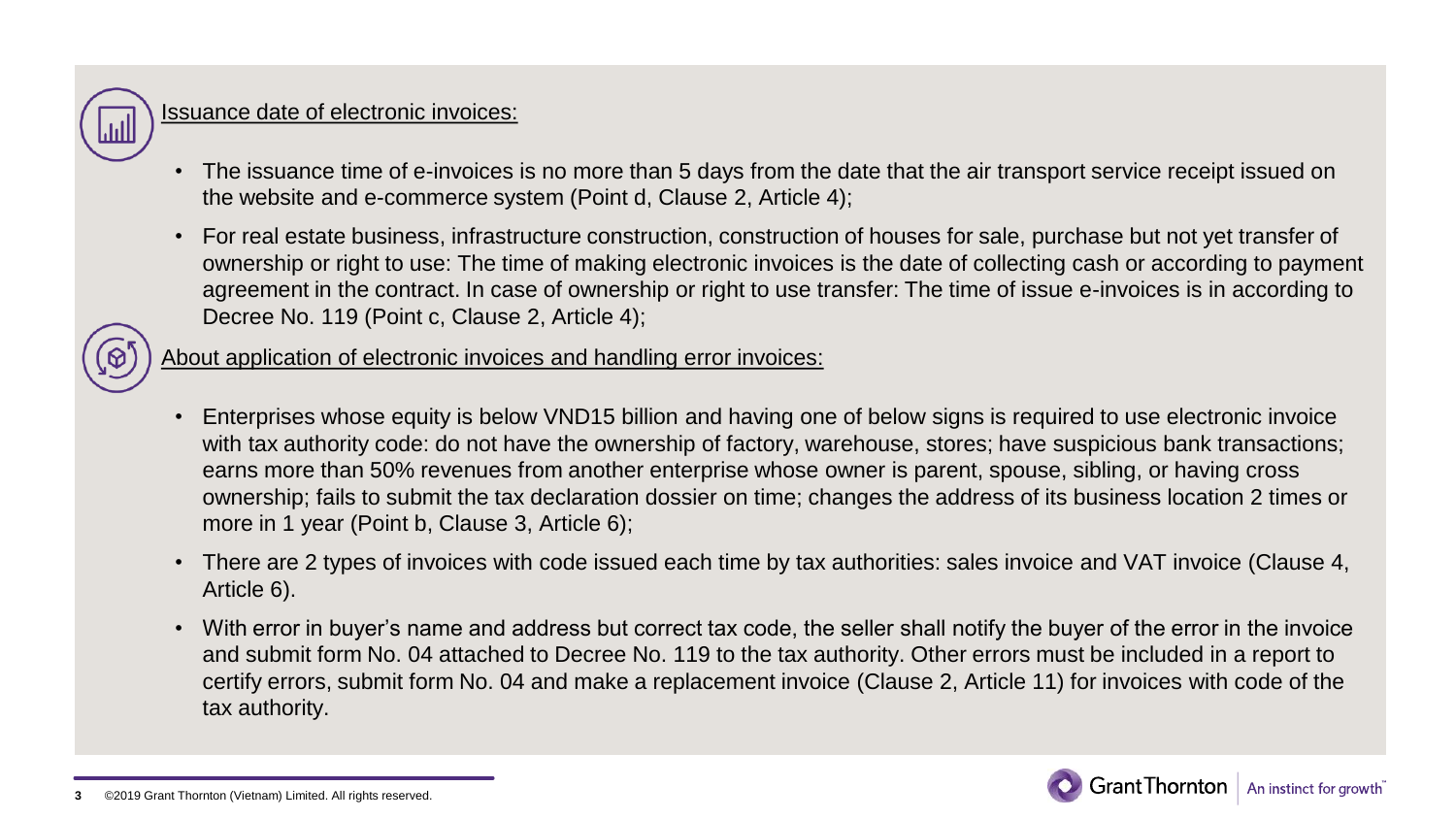

## **2. Circular No. 60/2019/TT-BTC on customs valuation of imported goods**

On 30 August 2019, the Ministry of Finance issued Circular No. 60/2019/TT-BTC amending and supplementing some articles of Circular No. 39/2015/TT-BTC on customs valuation of exported and imported goods. This Circular takes effect from 15 October 2019.

This Circular provides some notable new guidelines, which are mainly among the 3 groups of issues, including the General Regulations; principles and methods of determining the value of exported and imported goods; and Price database. Within the scope of this newsletter, we point out some key changes as follows:



<sup>©2019</sup> Grant Thornton (Vietnam) Limited. All rights reserved. **4**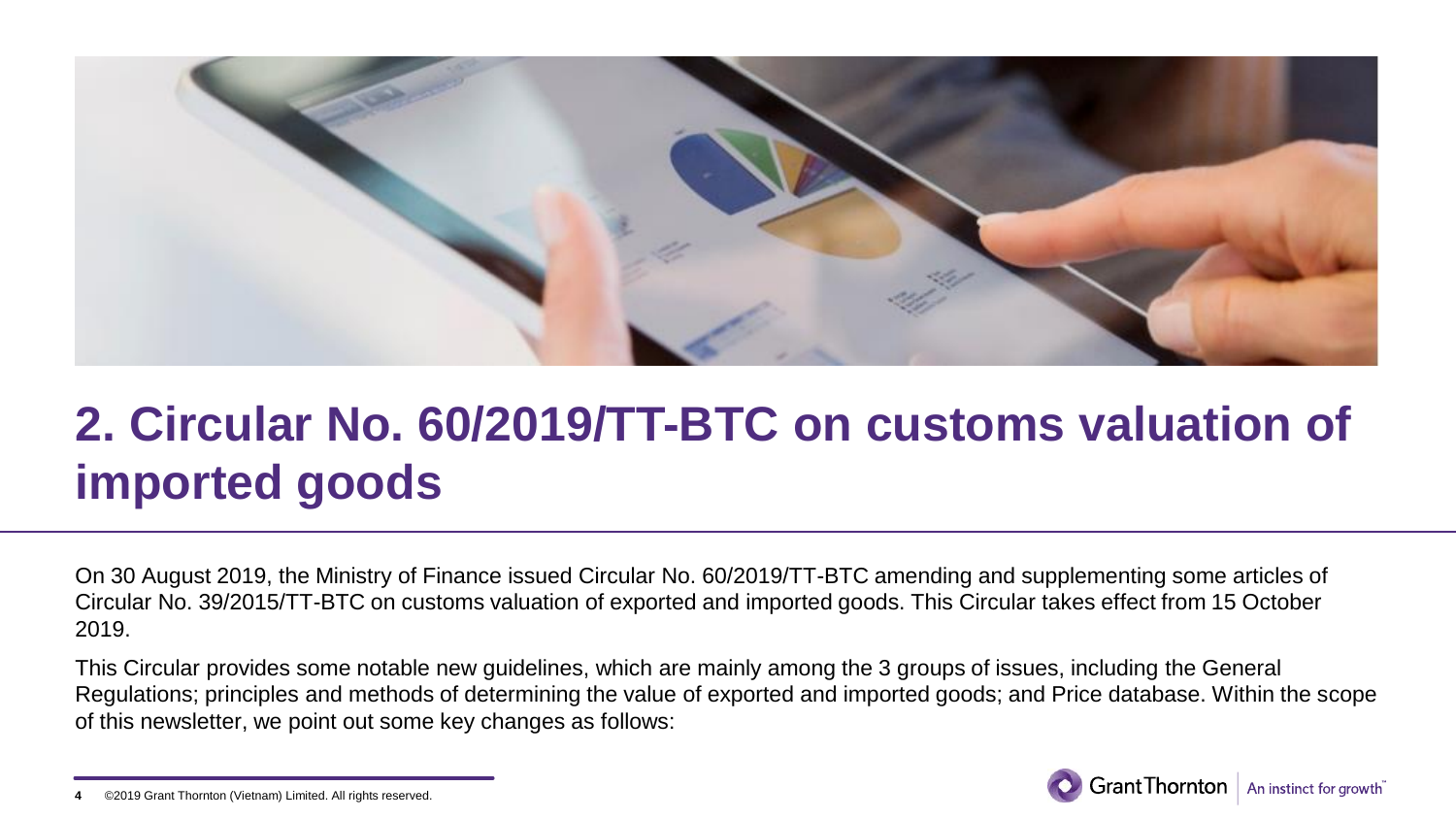Regarding the principles and methods of customs valuation of imported goods:

- Amend details regulations on the value situations of control and operation software, which must be added or not added to the transaction value of machinery and equipment (in which the application software value is not added to the value of intermediary device); declaration procedures for customs declarers, inspection and handling order of customs authority.
- Amendment and supplement regulations on proofs of the existence of a special relationship affects the buying and selling prices in imported goods transactions.
- Amendment and supplement regulations on copyright and license fees.
- Amendment and supplement in detail for the case that the reference price in the List of exported and imported goods posing the risk of price cannot be used to determine the customs value of goods, which is consistence with the principle of using the list of exported and imported goods posing the risk of price.
- Amendment and supplement the regulations on determination of price in some cases of specific imported and exported goods.

Regarding the price database:

• Supplement provisions on the making and usage of the List of enterprises with customs valuation risk, under which the price inspection will be carried out according to the List of exported and imported goods having risks of customs value and List of enterprises having risks of customs valuation.

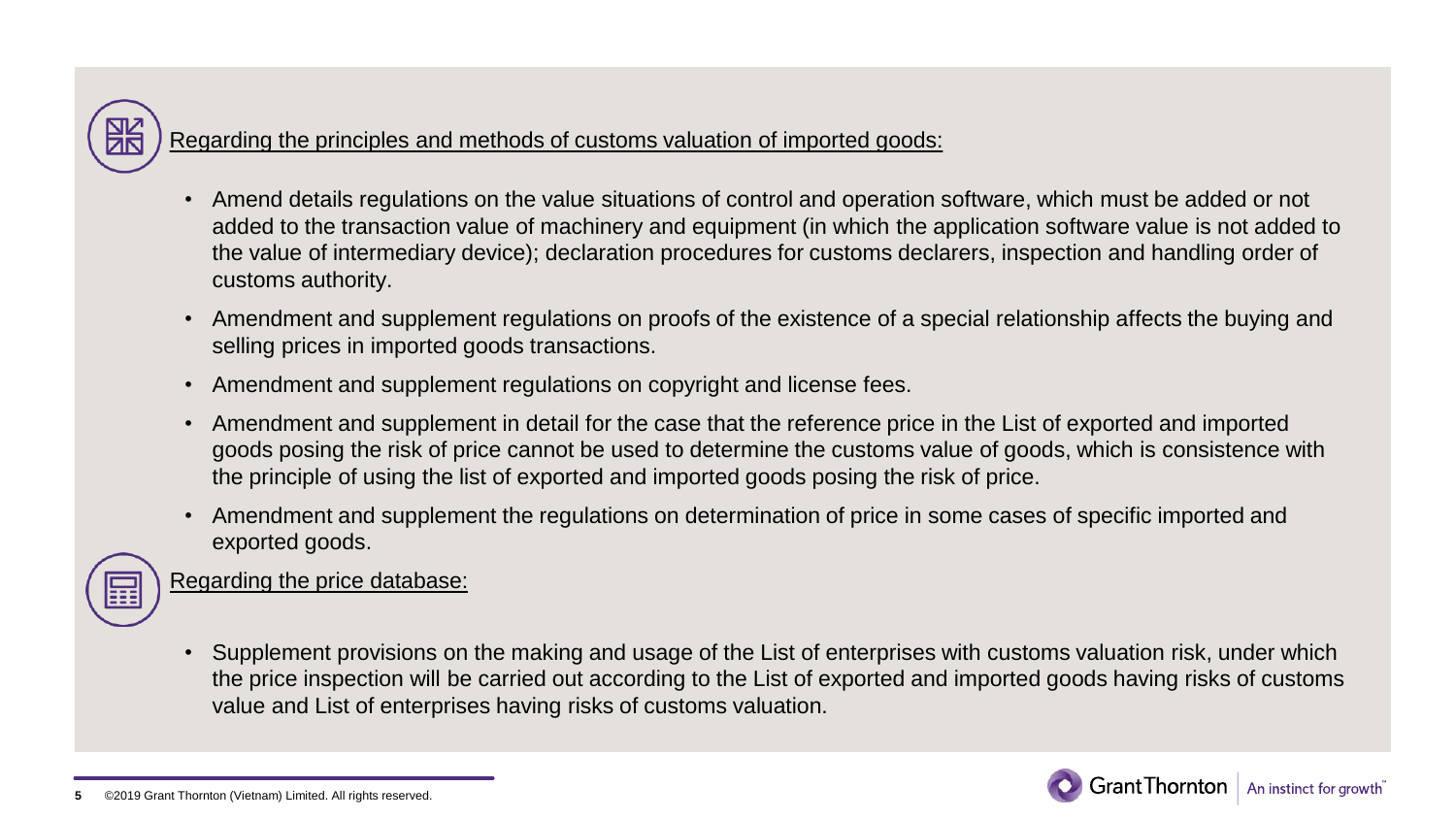# **3. Circular No. 62/2019/TT-BTC regulating on the determination of the origin of exported and imported goods**

On 5 September 2019, the Ministry of Finance issued Circular No. 62/2019/TT-BTC on amending and supplementing some articles of Circular No. 38/2018/TT-BTC of the Minister of Finance on determining the origin of exported and imported goods. This Circular takes effect from 21 October 2019.

Accordingly, this Circular adds clause for refusal of certification of goods origin as follows (Clause 3, Article 1):





At the time of carrying out the import procedures, there are documents certifying the goods origin, but the customs declarers do not declare the reference number and the date of issue; no certificate of origin is available but the customs declarers do not declare late submission of the document on the import customs declaration as prescribed.

In case the declarer declares late submission of documents certifying goods origin but additionally declares and submits documents passed the deadline, the customs authority rejects the documents of origin certification as prescribed.

The Circular also amends and supplements the regulations on determining the origin of exported and imported goods to apply specially incentive tax rates under the Comprehensive and Progressive Agreement for Trans-Pacific Partnership and the Trans-Pacific Partnership (CPTPP).

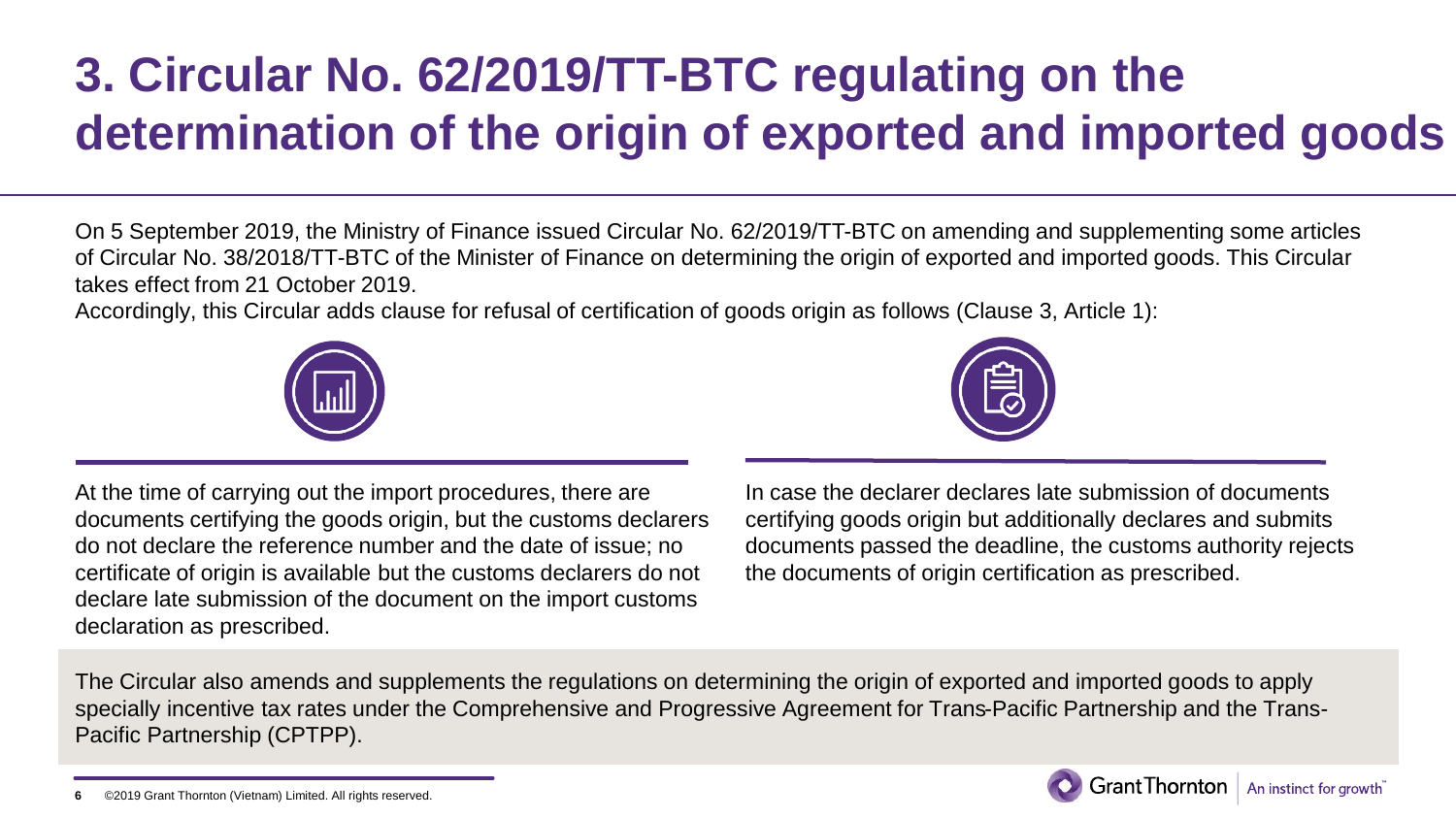### **4. Circular No. 06/2019/TT-NHNN on foreign exchange management for foreign direct investment activities in Vietnam**

The State Bank of Vietnam has just issued Circular No. 06/2019/TT-NHNN ("Circular No. 06") on 26 June 2019, providing guidance on foreign exchange control for foreign direct investment activities in Vietnam. Accordingly, this Circular will take effect from 6 September 2019 and replace the Circular No. 19/2014 /TT-NHNN dated 11 August 2014 of the State Bank.

A new point worth noting in Circular No. 06 is that compared to the current regulations, the State Bank has clarified the definition of foreign direct investment enterprises. This Circular also extends the regulations on opening direct investment accounts of foreign-invested enterprises, foreign investors participating in BCC contracts, implementing PPP projects.

In addition, Article 13 of Circular No. 06 also stipulates that an enterprise whose foreign investor has opened and used an indirect investment capital account to contribute capital, purchase shares, or contribute capital at the enterprise, resulting the foreign investor owns 51% or more of the charter capital, must open direct investment capital accounts under the provisions of this Circular.

In addition, Circular No. 06 also clarifies the general principle that foreign investors may contribute capital in foreign currencies and Vietnam Dong, according to the investor's capital contribution in the Investment registration certificate, Establishment License and operation in accordance with specialized law, Notice of satisfying the conditions for capital contribution, share purchase, acquisition of foreign investor's capital contribution, PPP contract signed with Competent state authorities and other documents proving the foreign investors' capital contribution in accordance with the provisions of law.



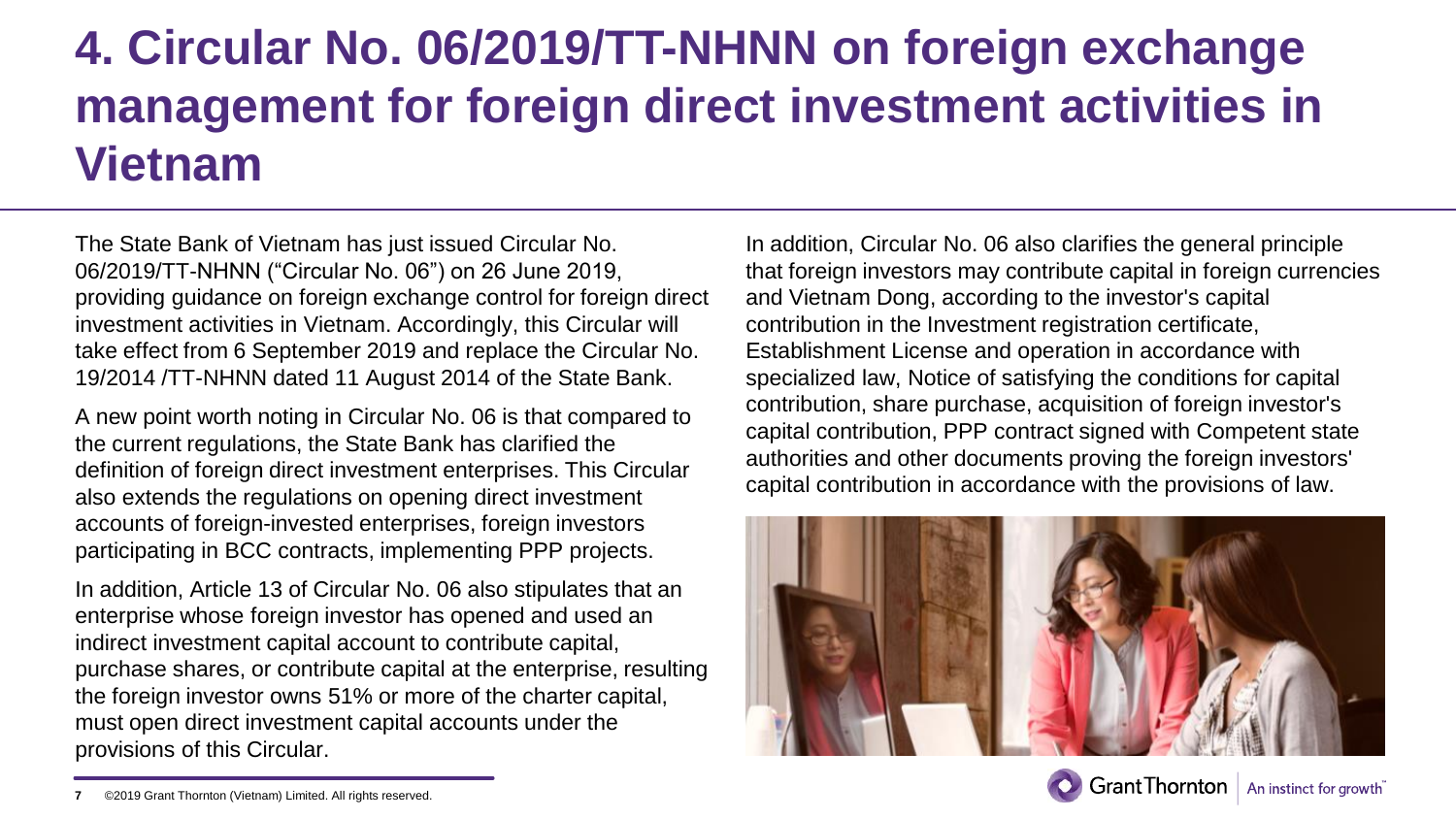## **5. Import duties and VAT on leased machine, equipment and machinery repair services for export processing enterprises**

The General Department of Customs issued Official Letter No.1966/TCHQ-TXNK dated 5 April 2019 regarding import duties and VAT for export processing enterprises.

Accordingly, in case an export processing enterprise provides a mold agreed in a processing contract with domestic enterprises for processing, the temporarily imported into Vietnam molds shall be exempt from import tax.

However, if an export processing enterprise lends molds to a domestic enterprise to produce components supplied to the company under an agreement for leased machinery and equipment, when temporarily imported into Vietnam, it is not eligible for import tax exemption.

In addition, this Official Letter also specifies the case of mold repair service provided by domestic enterprises to export processing enterprises, which is performed and consumed outside the non-tariff area (repaired at the premises of domestic enterprises), is not subject to the VAT rate of 0%.





<sup>©2019</sup> Grant Thornton (Vietnam) Limited. All rights reserved. **8**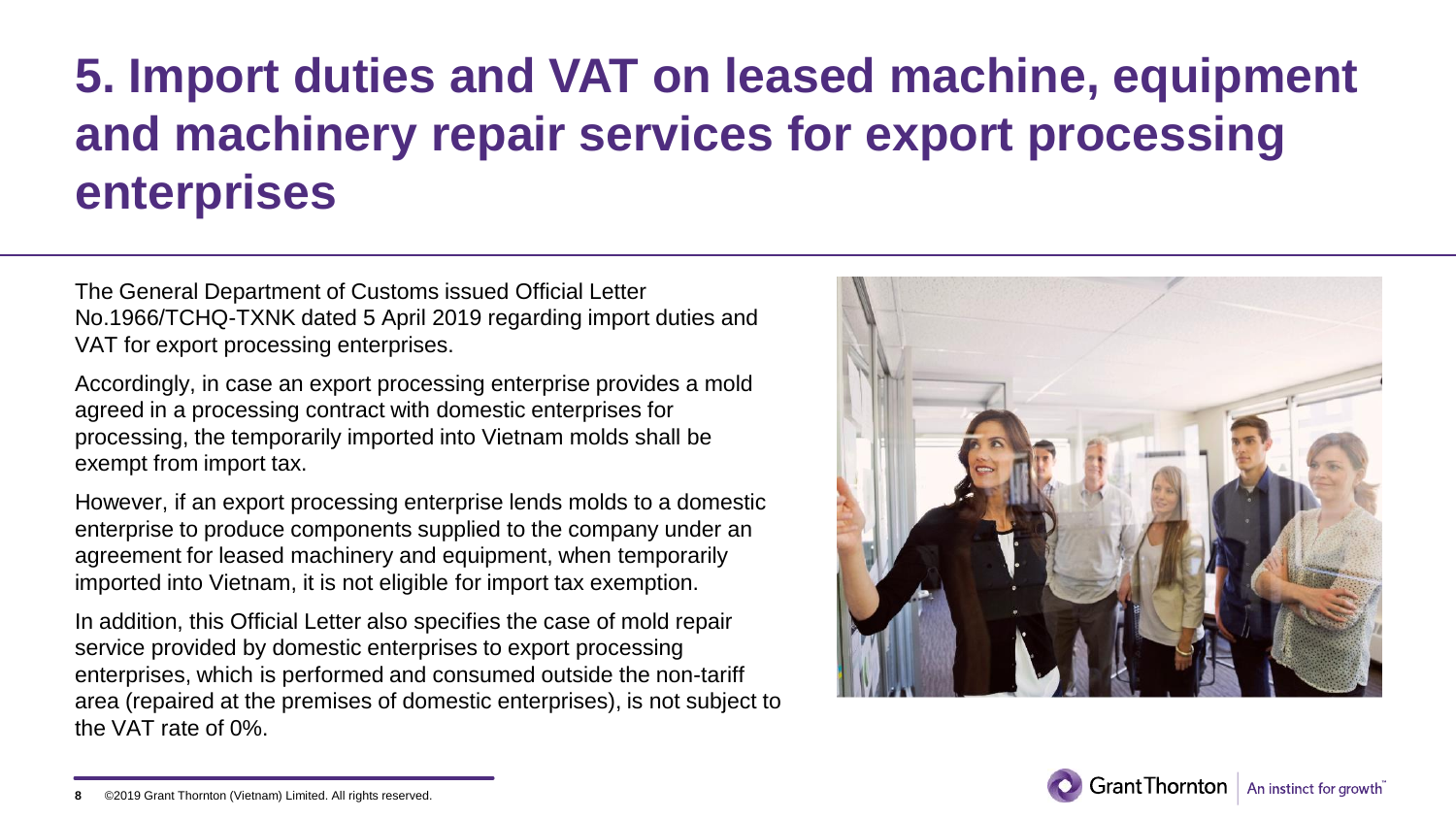## **6. Lunch allowances must be included in taxable income for PIT purpose if the company organizes shift meals and lunch meals**

On 23 October 2019, the Hanoi Tax Department issued Official Letter No. 80201/CT-TTHT on the PIT policy with lunch and shiftmeal. According to this official letter, if the company organizes mid-shift meals and lunches for employees in the form of meal-set purchases, this amount is not included in the employees' taxable income.

However, in addition to organizing shift meals and lunches for employees, the company also pays lunch allowance in cash for employees, this cash allowance must be included in the employees' taxable income which is subject to PIT in accordance with regulations.